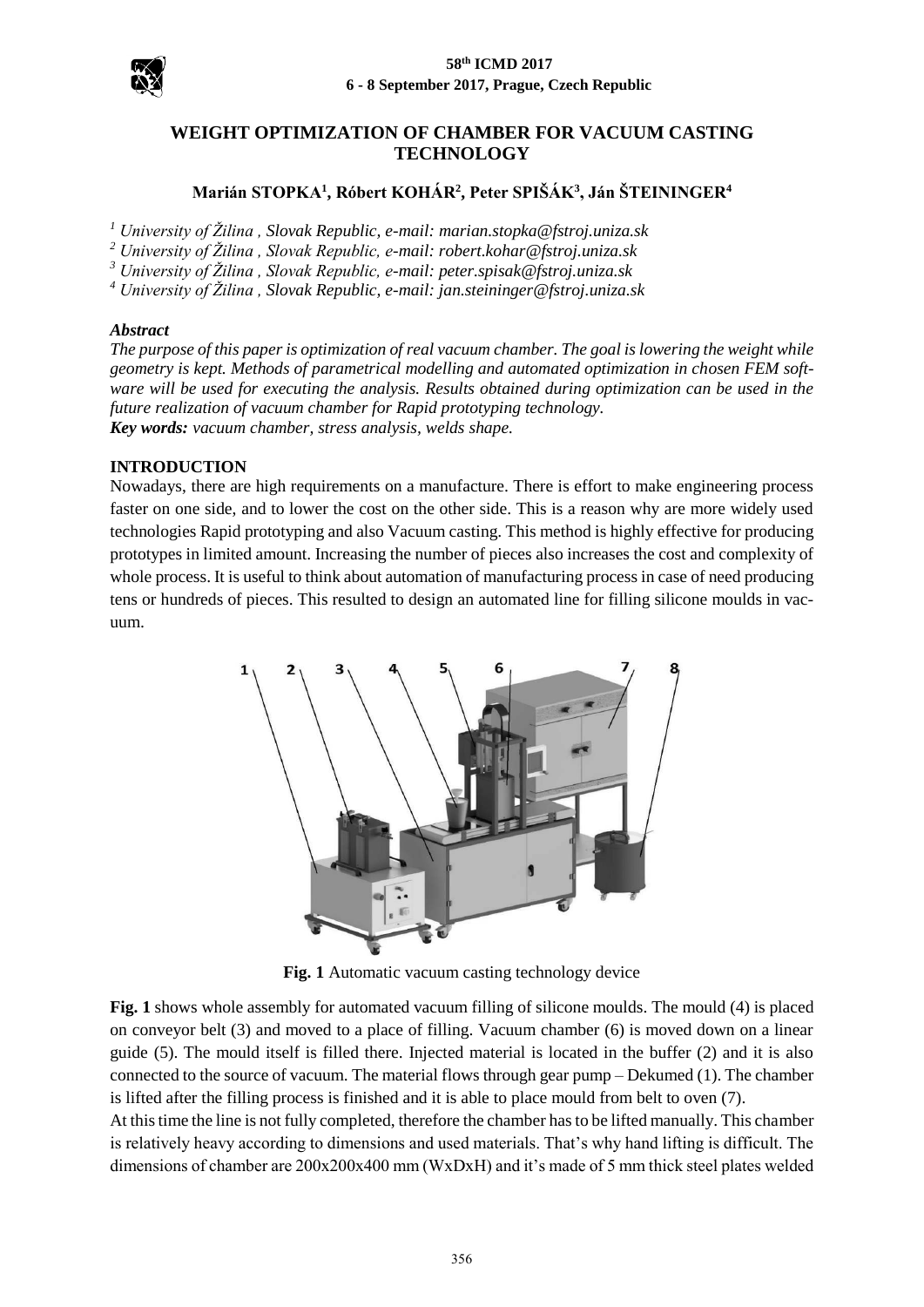

#### **58th ICMD 2017 6 - 8 September 2017, Prague, Czech Republic**

together. The front window is made of 20 mm thick polycarbonate. The original design counted with walls thickness 8 mm, but for verification process it was produced from 5 mm thick material.

## **MATERIALS AND METHODS**

A static analysis was done to realize points of optimization. The model was cleared of unnecessary components (threads, etc.) and loaded by atmospheric pressure on outer surfaces. (Martikan, Brumercik, & Bastovansky, 2015)



**Fig. 2** Results of stress analysis, left - max. deformation, right - max. stress

Results showed that the construction is critical in two reasons. The first is deformation of walls and the second is stress in corners of the chamber. At this moment the optimization was divided into two steps:

- Find out the best shape of the weld according to maximal stress.
- Lower the thickness of walls with maximal deformation up to 0,5 mm.

All of the welds are corner type. We recognize three types of corner welds – flat, convex and concave. The goal of this chapter is to get know maximal stress in weld using the same welds height parameter. It's important to know also maximal allowed weld stress:

$$
\sigma_{Dzv} = \beta \cdot \alpha_{\perp} \cdot \frac{R_e}{k} \cdot c_{II} [MPa]
$$

Where:

- Corner welds height parameter;  $\beta=1,3-0,03.t=1,15$  (pre t<10mm)
- Welded connection conversion parameter;  $\alpha_{\perp} = 0.75 \div 1$ , chosen 1
- Yeld point of steel 11 423;  $R_e = 260$  MPa
- Safety factor for non-hardened steels; k=1,7-2, chosen 1,7
- Pulsating load lowering parameter;  $c_{II}=0.85$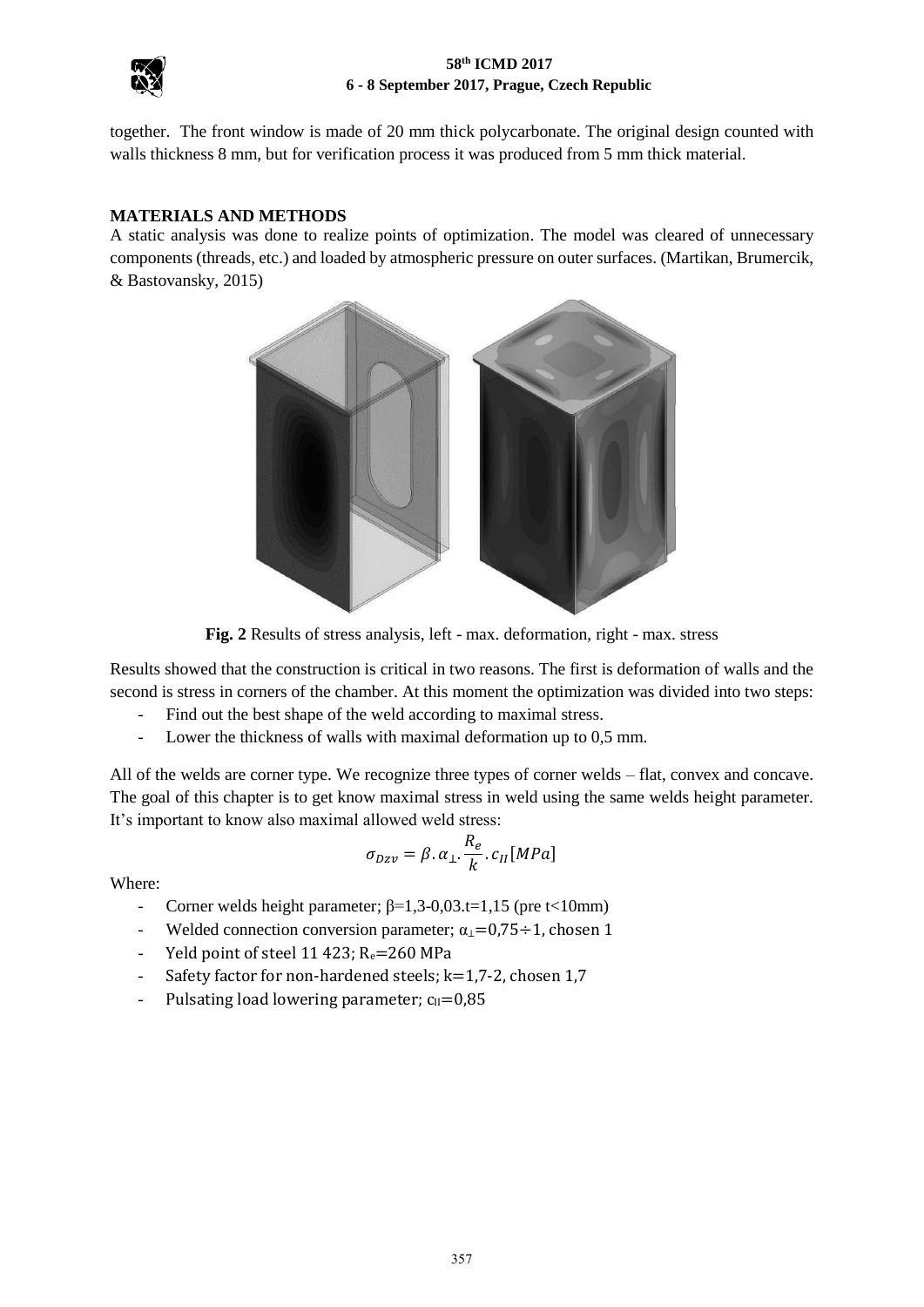

After calculation:

 $\sigma_{Dzv} = 127 MPa$ 

Maximal stress can't exceed calculated value 127 MPa. (Málik, a iní, 2013)



**Fig. 3** Differrent corner welds, left - convex, middle - flat, right – concave

The height of a weld is dependent on a thickness of welded material, according to standard STN 05 0025  $(\check{C}$ ilík & Žarnay, 2001). The following condition must be satisfied:

 $a \leq 0.7$ . t

For thickness t=5 mm was height calculated to  $a_{max}=3.5$  mm and this dimension was used for modelling. The analysis resulted, that the shape of weld does not affect magnitude of stress, but the distribution of it. The calculated stress didn't exceed 78 MPa for all 3 types of weld (concave – 68 MPa; flat – 78 MPa; convex – 73 MPa). The best stress distribution of stress provided convex shape, therefore was chosen for next computation and suggested for manufacture.

Parametric modelling in software Autodesk Inventor 2017 was connected with optimization algorithms of Ansys Workbench v17.5 for optimizing vacuum chambers walls. (Lawrence, 2013) Thickness of wall was used as an input parameter and the range was set from 3 mm to 8 mm. Output parameter was deformation and it couldn't exceed more than 0,5 mm. Dependence between walls thickness and deformation shows **[Fig. 4](#page-2-0)**.



<span id="page-2-0"></span>**Fig. 4** Dependence of deformation on thicknes